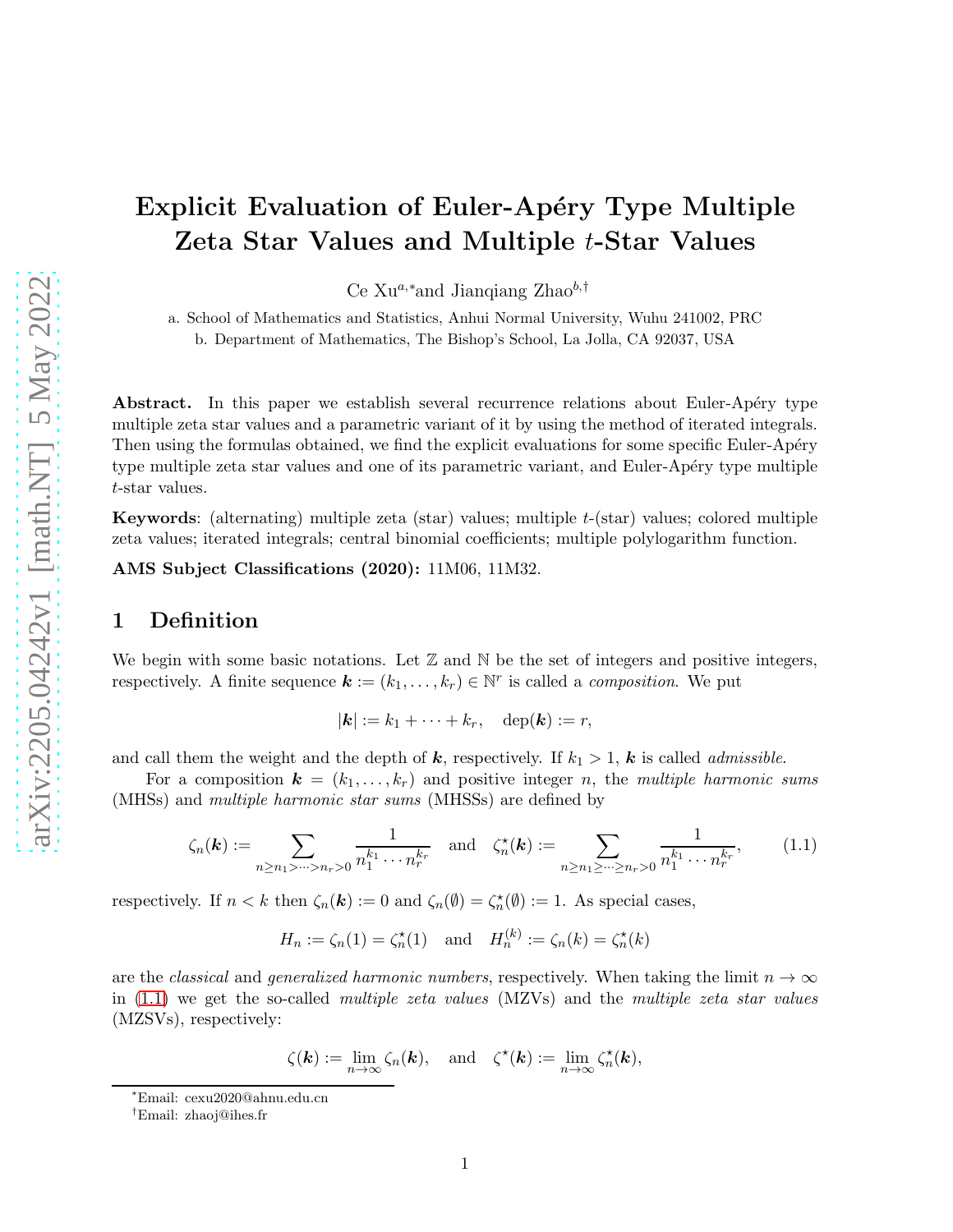defined for admissible compositions  $k$  to ensure convergence of the series. The systematic study of MZVs began in the early 1990s with the works of Hoffman [\[10\]](#page-11-0) and Zagier [\[21\]](#page-12-0). Due to their surprising and sometimes mysterious appearance in the study of many branches of mathematics and theoretical physics, these special values have attracted a lot of attention and interest in the past three decades (for example, see the book by the second author [\[23\]](#page-12-1)).

In [\[12\]](#page-11-1), Hoffman introduced and studied odd variants of MZVs and MZSVs, which are defined for an admissible composition  $\mathbf{k} = (k_1, k_2, \ldots, k_r)$  by

$$
t(\mathbf{k}) := \sum_{n_1 > n_2 > \dots > n_r > 0} \prod_{j=1}^r \frac{1}{(2n_j - 1)^{k_j}} \quad \text{and} \quad t^*(\mathbf{k}) := \sum_{n_1 \ge n_2 \ge \dots \ge n_r > 0} \prod_{j=1}^r \frac{1}{(2n_j - 1)^{k_j}},\tag{1.2}
$$

and are called a *multiple t-value* and *multiple t-star value*, respectively.

Then, similar to multiple harmonic sums and multiple harmonic star sums, for a composition  $\mathbf{k} = (k_1, \ldots, k_r)$  and positive integer n, we define the multiple t-harmonic sums and multiple t-harmonic star sums respectively by

$$
t_n(\mathbf{k}) := \sum_{n \ge n_1 > n_2 > \dots > n_r > 0} \prod_{j=1}^r \frac{1}{(2n_j - 1)^{k_j}} \text{ and } t_n^{\star}(\mathbf{k}) := \sum_{n \ge n_1 \ge n_2 \ge \dots \ge n_r > 0} \prod_{j=1}^r \frac{1}{(2n_j - 1)^{k_j}}.
$$

In general, for any  $\mathbf{k} = (k_1, \ldots, k_r) \in \mathbb{N}^r$  and Nth roots of unity  $z_1, \ldots, z_r$ , we can define the *colored MZVs* (CMZVs) of level N as

$$
\text{Li}_{k_1,\dots,k_r}(z_1,\dots,z_r) := \sum_{n_1>\dots>n_r>0} \frac{z_1^{n_1}\dots z_r^{n_r}}{n_1^{k_1}\dots n_r^{k_r}}
$$
(1.3)

which converges if  $(s_1, z_1) \neq (1, 1)$  (see [\[23,](#page-12-1) Ch. 15]), in which case we call  $(s; z)$  admissible. In particular, if all  $z_i \in \{\pm 1\}$  in [\(1.4\)](#page-1-0), then the level two colored MZVs are called *alternating* MZVs (or Euler sums). In this case, namely, when  $(z_1, \ldots, z_r) \in {\pm 1}^r$  and  $(k_1, z_1) \neq (1, 1)$ , we set  $\zeta(k_1,\ldots,k_r;z_1,\ldots,z_r) = \mathrm{Li}_{k_1,\ldots,k_r}(z_1,\ldots,z_r)$ . Further, we put a bar on top of  $k_j$  if  $z_j = -1$ . For example,

<span id="page-1-0"></span>
$$
\zeta(\overline{2},3,\overline{1},4) = \zeta(2,3,1,4;-1,1,-1,1).
$$

More generally, for any composition  $(k_1, \ldots, k_r) \in \mathbb{N}^r$ , the *classical multiple polylogarithm func*tion with r-variable is defined by

$$
\text{Li}_{k_1,\dots,k_r}(x_1,\dots,x_r) := \sum_{n_1>n_2>\dots>n_r>0} \frac{x_1^{n_1}\cdots x_r^{n_r}}{n_1^{k_1}\cdots n_r^{k_r}}
$$
(1.4)

which converges if  $|x_j \cdots x_r| < 1$  for all  $j = 1, \ldots, r$ . They can be analytically continued to a multi-valued meromorphic function on  $\mathbb{C}^r$  (see [\[22\]](#page-12-2)). In particular, if  $x_1 = x, x_2 = \cdots = x_r = 1$ , then  $Li_{k_1,...,k_r}(x, 1_{r-1})$  is the classical multiple polylogarithm function with single-variable. As a convention, we denote by  $1_d$  the sequence of 1's with d repetitions. We also define the *multiple* t-polylogarithm function for any composition  $\mathbf{k} = (k_1, \ldots, k_r)$  by

$$
\begin{split} \mathsf{ti}_{\mathbf{k}}(x) &:= \sum_{n_1 > n_2 > \dots > n_r > 0} \frac{x^{2n_1 - 1}}{(2n_1 - 1)^{k_1} (2n_2 - 1)^{k_2} \dots (2n_r - 1)^{k_r}} \\ &= \int_0^x \frac{dt}{1 - t^2} \left(\frac{dt}{t}\right)^{k_r - 1} \frac{t dt}{1 - t^2} \left(\frac{dt}{t}\right)^{k_{r-1} - 1} \dots \frac{t dt}{1 - t^2} \left(\frac{dt}{t}\right)^{k_1 - 1}, \end{split}
$$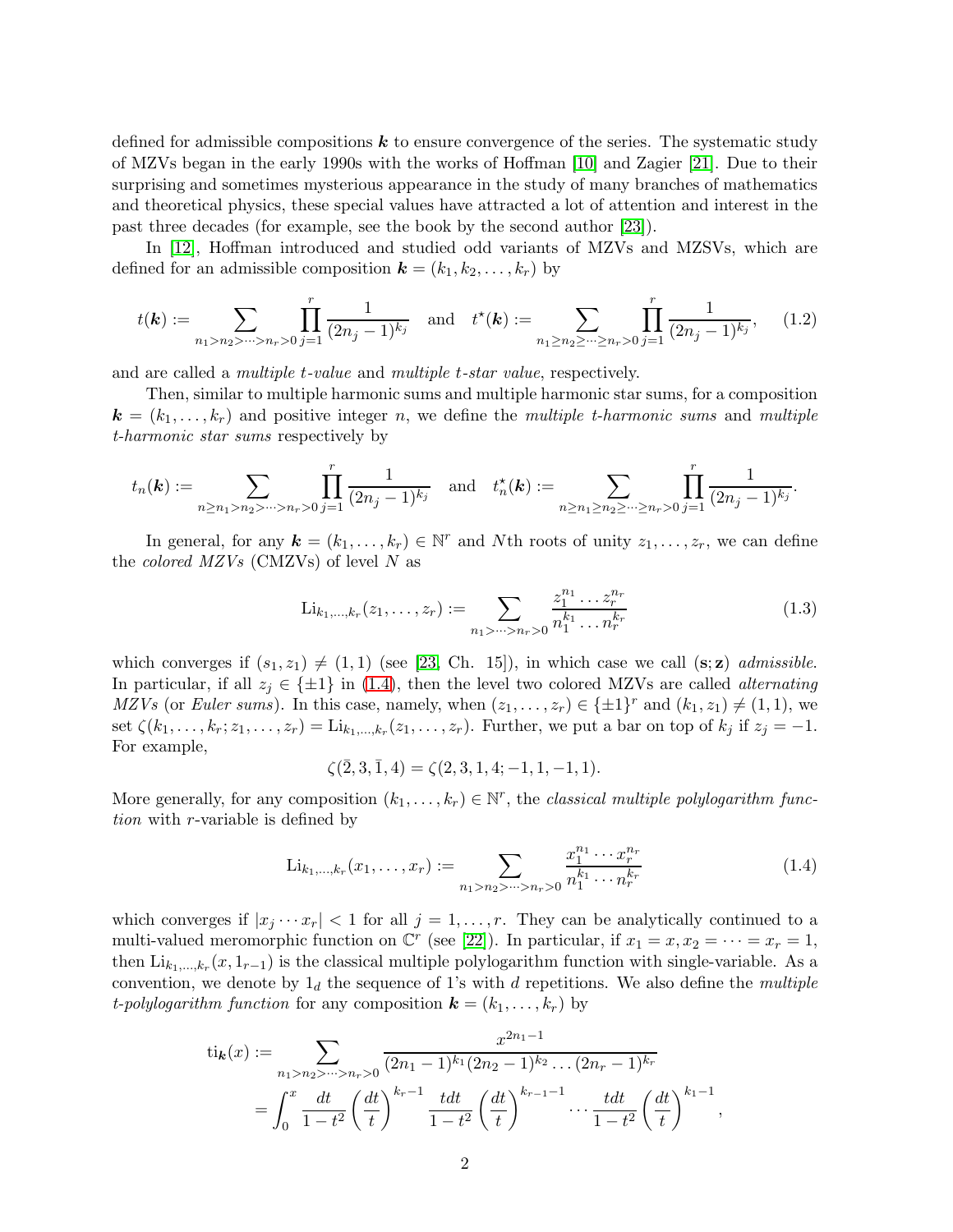where  $|x| \leq 1$  with  $(k_1, x) \neq (1, 1)$ . Clearly,  $t(k; 1) = t(k)$  with  $k_1 \geq 2$ .

Motivated by  $[1]$ , Xu and Wang  $[15]$  studied some Euler-Apéry type series of the form

<span id="page-2-0"></span>
$$
\sum_{n=1}^{\infty} \frac{H_n^{(k_1)} H_n^{(k_2)} \cdots H_n^{(k_r)}}{n^p} a_n^{\pm 1} \tag{1.5}
$$

where for  $a_n = \binom{2n}{n}$  $\binom{2n}{n}/4^n$ . For these and some other similar series they established the corresponding explicit formulas in terms of the alternating MZVs. In particular, they discovered a few elegant explicit formulas for the series

$$
\sum_{n=1}^{\infty} \frac{a_n}{n^p}, \quad \sum_{n=1}^{\infty} \frac{a_n H_n^{(m)}}{n^p}, \quad \sum_{n=1}^{\infty} \frac{a_n H_n H_n^{(m)}}{n^p}, \quad \sum_{n=1}^{\infty} \frac{a_n H_n^3}{n^p},
$$

$$
\sum_{n=1}^{\infty} \frac{a_n \zeta_n^{\star}(1_m)}{n^p}, \quad \sum_{n=1}^{\infty} \frac{a_n H_n \zeta_n^{\star}(1_m)}{n^p},
$$

for  $m, p \geq 1$ , by using the method of iterated integrals. They also found some expressions of the Euler-Apéry type series

$$
\sum_{n=1}^{\infty} \frac{a_n^{-1}}{n^p}, \quad \sum_{n=1}^{\infty} \frac{a_n^{-1} H_n}{n^p}, \quad \sum_{n=1}^{\infty} \frac{a_n^{-1} H_{2n}}{n^p}, \quad \sum_{n=1}^{\infty} \frac{a_n^{-1} O_n}{n^p},
$$

for  $p \geq 2$ , and

and

$$
\sum_{n=1}^{\infty} \frac{a_n}{n^p}, \quad \sum_{n=1}^{\infty} \frac{a_n H_{2n}}{n^p}, \quad \sum_{n=1}^{\infty} \frac{a_n O_n}{n^p},
$$

for  $p \geq 1$ , by computing the contour integrals related to gamma functions, polygamma functions and trigonometric functions. Here  $O_n = \sum_{n=1}^n$  $k=1$ 1  $\frac{1}{2k-1}$  are the classical *odd harmonic numbers*. Obviously, by applying the stuffle relations, also called quasi-shuffle relations (see [\[11\]](#page-11-4)), we know that for any composition  $\mathbf{k} = (k_1, \ldots, k_r)$ , the product  $H_n^{(k_1)} \cdots H_n^{(k_r)}$  can be expressed in terms of a linear combination of multiple harmonic (star) sums (for the explicit formula, see  $[17, Eq. (2.4)]$ . For example

$$
H_n H_n^{(2)} = \zeta_n(1)\zeta_n(2) = \zeta_n(1,2) + \zeta_n(2,1) + \zeta_n(3).
$$

Hence, we can study the Euler-Apéry type MZVs

$$
\sum_{n=1}^{\infty} \frac{\zeta_n(k_2,\ldots,k_r)}{n^{k_1}} a_n^{\pm 1}
$$

to obtain some explicit evaluations of [\(1.5\)](#page-2-0). Recently, Au [\[1\]](#page-11-2) proved the result that for  $k =$  $(k_1, \ldots, k_r) \in \mathbb{N}^r$ , the Euler-Apéry type MZVs above can be expressed in terms of alternating MZVs (but he did not give a general explicit formula), namely,

$$
\sum_{n=1}^{\infty} \frac{\zeta_n(k_2,\ldots,k_r)}{n^{k_1}} a_n^{\pm 1} \in \mathsf{CMZV}_{|\mathbf{k}|}^2.
$$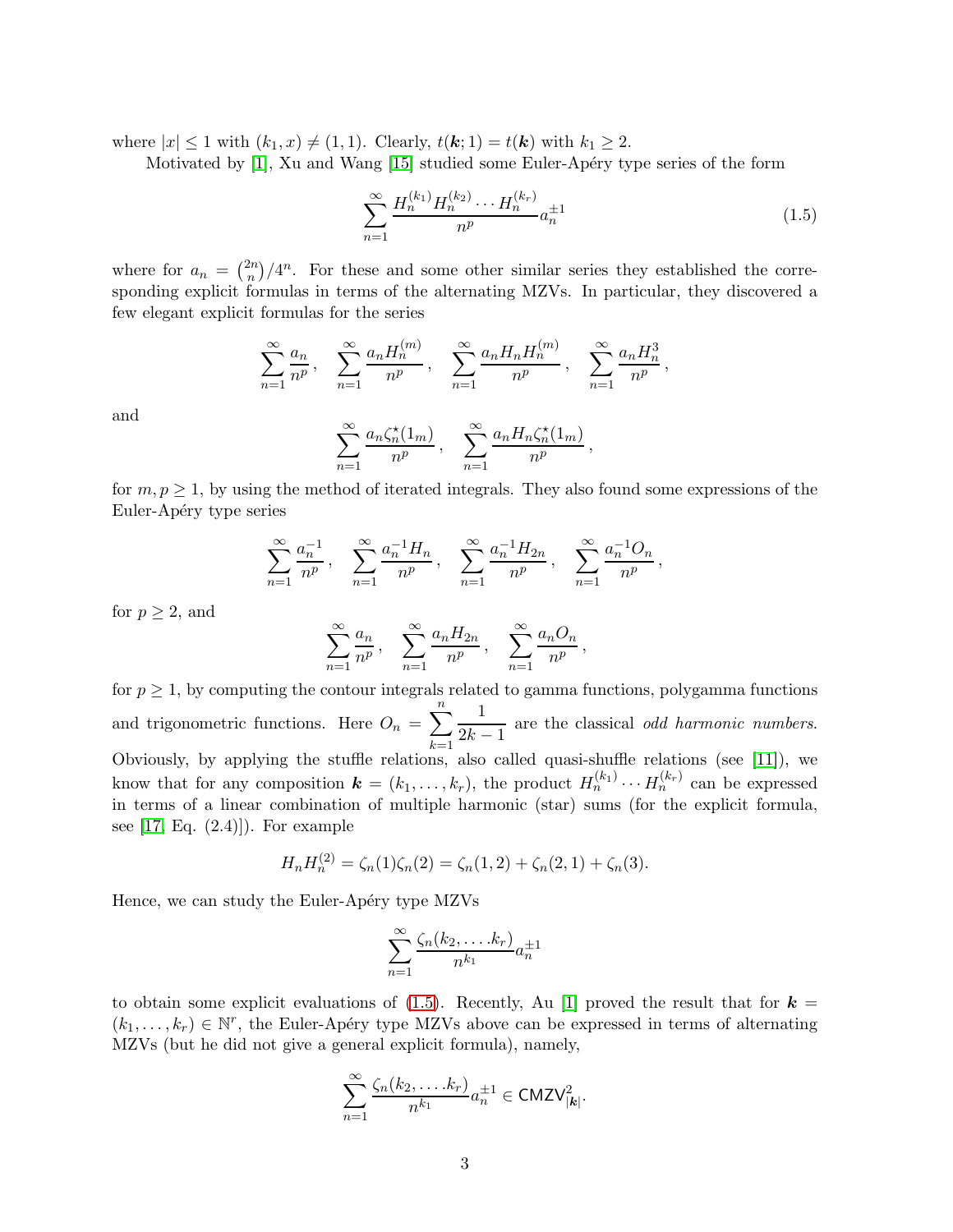Therefore, the Euler-Apéry type series  $(1.5)$  can be evaluated by alternating MZVs. Some related results may be found in [\[2,](#page-11-6) [8,](#page-11-7) [13,](#page-11-8) [16\]](#page-11-9) and references therein. Further, Au showed that

$$
\sum_{n=1}^{\infty} \frac{\zeta_n(k_2,\ldots,k_r)}{n^{k_1}} a_n^{-2} \in \text{CMZV}_{|\mathbf{k}|}^4, \quad \sum_{n=1}^{\infty} \frac{\zeta_n(k_2,\ldots,k_r)}{n^{k_1}} a_n^2 \in \frac{1}{\pi} \text{CMZV}_{|\mathbf{k}|+1}^4,
$$

where  $\text{CMZV}_n^N$  is the Q-span of CMZVs of weight n and level N.

In this paper, we will study the following Euler-Apéry type MZSVs and MtSVs

<span id="page-3-0"></span>
$$
\sum_{n=1}^{\infty} \frac{\zeta_n^{\star}(k_2, \dots, k_r)}{n^{k_1}} a_n = \sum_{n=1}^{\infty} \frac{\zeta_n^{\star}(k_2, \dots, k_r)}{n^{k_1} 4^n} {2n \choose n},
$$
(1.6)

<span id="page-3-1"></span>
$$
\sum_{n=1}^{\infty} \frac{t_n^{\star}(k_2, \dots, k_r)}{n^{k_1}} a_n = \sum_{n=1}^{\infty} \frac{t_n^{\star}(k_2, \dots, k_r)}{n^{k_1} 4^n} {2n \choose n},
$$
\n(1.7)

and a parametric variant of [\(1.6\)](#page-3-0)

$$
\sum_{n=1}^{\infty} \frac{\zeta_n^{\star}(k_2, \dots, k_r; x)}{n^{k_1}} a_n = \sum_{n=1}^{\infty} \frac{\zeta_n^{\star}(k_2, \dots, k_r; x)}{n^{k_1} 4^n} {2n \choose n},
$$
(1.8)

where the *parametric multiple harmonic star sum* (PMHSS)  $\zeta_n^{\star}(k_1, \dots, k_r; x)$  is defined by

$$
\zeta_n^{\star}(k_1,\dots,k_r;x) := \sum_{n\geq n_1\geq \dots\geq n_r\geq 1} \frac{x^{n_r}}{n_1^{k_1}\dots n_r^{k_r}} \text{ and } \zeta_n^{\star}(\emptyset;x) := x^n.
$$

The primary goal of this paper is to study the explicit relations of  $(1.6)$  and  $(1.8)$ . We will use the method of iterated integrals to obtain some recurrence relations of [\(1.6\)](#page-3-0) and [\(1.8\)](#page-3-1), which in turn will lead to some explicit evaluations of [\(1.6\)](#page-3-0) and [\(1.8\)](#page-3-1).

## 2 Euler-Apéry type MZSVs and its parametric variant

The theory iterated integrals was developed first by K.T. Chen in the 1960's [\[6,](#page-11-10)[7\]](#page-11-11). It has played important roles in the study of algebraic topology and algebraic geometry in past half century. Its simplest form is

$$
\int_a^b f_p(t)dt \cdots f_1(t)dt := \int\limits_{a < t_p < \dots < t_1 < b} f_p(t_p) \cdots f_1(t_1) dt_1 \cdots dt_p.
$$

In this section, we use the iterated integrals to establish two recurrence relations of [\(1.6\)](#page-3-0) and  $(1.8)$ . First, by [\[18,](#page-12-3) Eqs.  $(3.1)$  and  $(3.2)$ ], we have the iterated integral expression

$$
\text{Li}_{k_1,\dots,k_r}(x_1,x_2/x_1\dots,x_r/x_{r-1}) = \int_0^1 \left(\frac{x_r dt}{1-x_r t}\right) \left(\frac{dt}{t}\right)^{k_r-1} \dots \left(\frac{x_1 dt}{1-x_1 t}\right) \left(\frac{dt}{t}\right)^{k_1-1}.
$$
 (2.1)

In particular, CMZVs can be expressed using iterated integrals

<span id="page-3-3"></span><span id="page-3-2"></span>
$$
\text{Li}_{\mathbf{k}}(\mathbf{z}) = \int_0^1 \mathbf{x}_{\xi_r} \mathbf{x}_0^{k_r - 1} \cdots \mathbf{x}_{\xi_1} \mathbf{x}_0^{k_1 - 1},\tag{2.2}
$$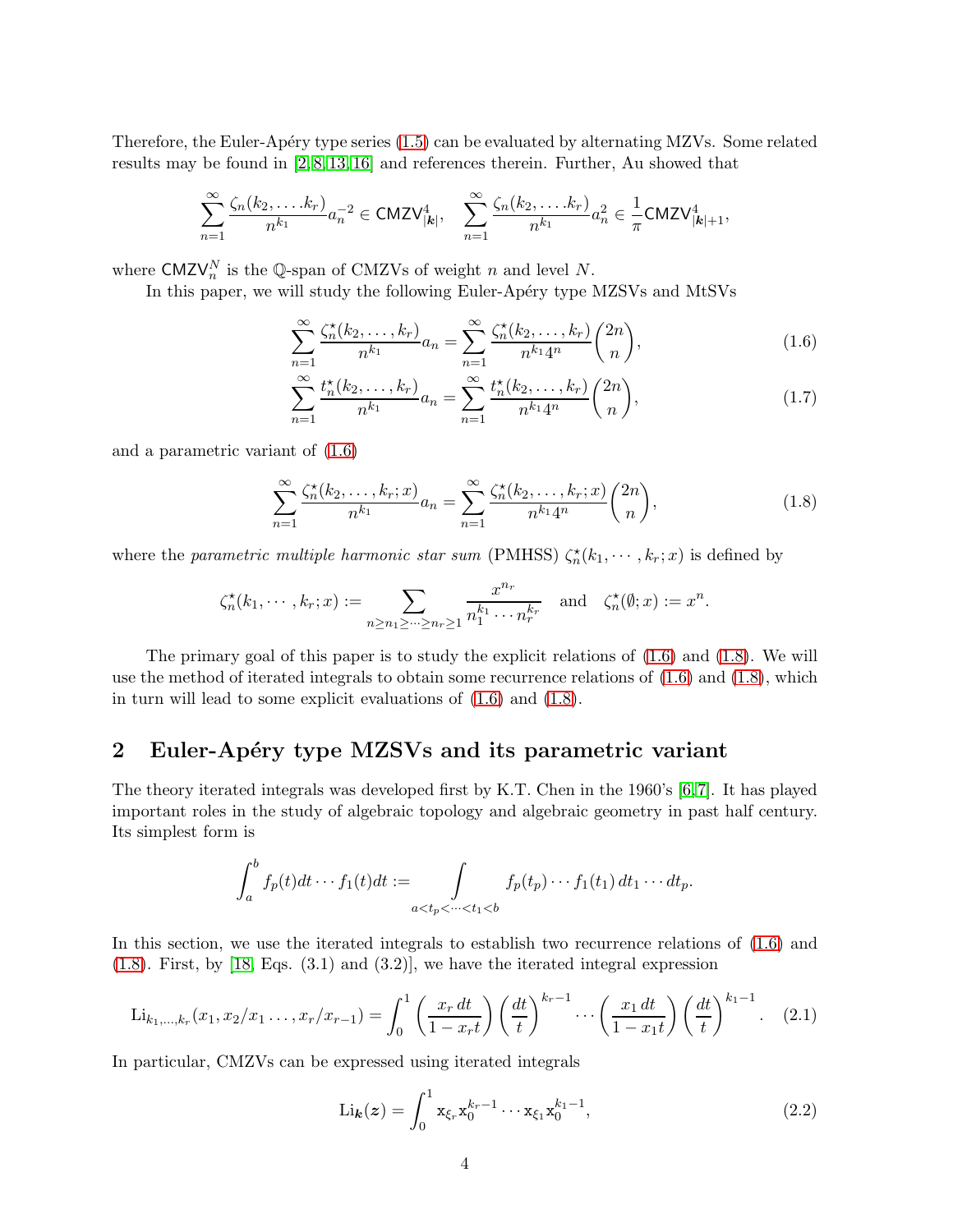where  $\xi_j := \prod_{i=1}^j z_i^{-1}$ , and  $\mathbf{x}_{\xi} = dt/(\xi - t)$  for any Nth roots of unity  $\xi$ , see [\[23,](#page-12-1) Sec. 2.1] for a brief summary of this theory.

To save space, for any composition  $\boldsymbol{m} = (m_1, \ldots, m_p) \in \mathbb{N}^p$  and  $i, j \in \mathbb{N}$ , we put

$$
\overrightarrow{\boldsymbol{m}}_{i,j} := \begin{cases}\n(m_i, \ldots, m_j), & \text{if } i \leq j \leq p; \\
\emptyset, & \text{if } i > j,\n\end{cases} \qquad \overleftarrow{\boldsymbol{m}}_{i,j} := \begin{cases}\n(m_j, \ldots, m_i), & \text{if } i \leq j \leq p; \\
\emptyset, & \text{if } i > j.\n\end{cases}
$$

Set  $\vec{m}_i = \vec{m}_{1,i} = (m_1, \ldots, m_i)$  and  $\overleftarrow{m}_i = \overleftarrow{m}_{i,p} = (m_p, \ldots, m_i)$  for all  $1 \leq i \leq p$ . Further set

$$
m_{-} = (m_1, \ldots, m_p - 1)
$$
 if  $m_p > 1$ , and  $m_{+} = (m_1, \ldots, m_p + 1)$ .

The Hoffman dual of a composition  $\mathbf{m} = (m_1, \ldots, m_p)$  is  $\mathbf{m}^{\vee} = (m'_1, \ldots, m'_{p'})$  determined by  $|\mathbf{m}| := m_1 + \cdots + m_p = m'_1 + \cdots + m'_{p'}$  and

$$
\{1, 2, \ldots, |m| - 1\} = \left\{ \sum_{i=1}^{j} m_i \right\}_{j=1}^{p-1} \coprod \left\{ \sum_{i=1}^{j} m'_i \right\}_{j=1}^{p'-1}.
$$

Equivalently,  $m^{\vee}$  can be obtained from m by swapping the commas "," and the plus signs "+" in the expression

<span id="page-4-3"></span>
$$
\boldsymbol{m} = (\underbrace{1 + \cdots + 1}_{m_1 \text{ times}}, \ldots, \underbrace{1 + \cdots + 1}_{m_p \text{ times}}).
$$

For example, we have  $(1, 1, 2, 1)^{\vee} = (3, 2)$  and  $(1, 2, 1, 1)^{\vee} = (2, 3)$ . More general, we have

<span id="page-4-2"></span><span id="page-4-0"></span>
$$
\boldsymbol{m}^{\vee} = (\underbrace{1, \ldots, 1}_{m_1} + \underbrace{1, \ldots, 1}_{m_2} + 1, \ldots, 1 + \underbrace{1, \ldots, 1}_{m_p}).
$$
\n(2.3)

Put  $x_1 = dt/(1-t)$  and  $x_0 = dt/t$ . Concerning this duality, from [\[19,](#page-12-4) Eq. (2.8)], we have the iterated integral expression

$$
\zeta_n^{\star}(\boldsymbol{m}^{\vee};x) - \sum_{j=1}^p (-1)^{p-j} \zeta_n^{\star}(\overrightarrow{\boldsymbol{m}}_j^{\vee}) \mathrm{Li}_{\overleftarrow{\boldsymbol{m}}_{j+1}}(1-x) = n(-1)^p \int_x^1 x_1^{m_p-1} x_0 \cdots x_1^{m_1} x_0 t^{n-1} dt. \tag{2.4}
$$

To state our result, we need the following lemmas. To save space, we set  $\mathbf{x}_{\xi} := \frac{dt}{\epsilon}$  $\frac{dv}{\xi-t}$  ( $\xi \neq$ 0),  $y = x_{-i} + x_i - x_{-1} - x_1$ ,  $z = -x_0 - x_{-i} - x_i$ ,  $\omega_0 := \frac{dt}{1 - t}$  $\frac{dt}{1-t^2}$  and  $\omega_1 := \frac{tdt}{1-t^2}$  $\frac{c}{1-t^2}$ .

**Lemma 2.1.** (cf. [\[19,](#page-12-4) Thm. 2.1]) For any  $n, p \in \mathbb{N}$ ,  $m = (m_1, ..., m_p) \in \mathbb{N}^p$  and  $x \in [0, 1]$ ,

$$
n\int_0^x t^{n-1} dt \mathbf{x}_1 \mathbf{x}_0^{m_1-1} \cdots \mathbf{x}_1 \mathbf{x}_0^{m_p-1} = (-1)^p \zeta_n^{\star}(\vec{m}; x) - \sum_{j=1}^p (-1)^j \zeta_n^{\star}(\vec{m}_{j-1}) \operatorname{Li}_{\vec{m}_j}(x).
$$
 (2.5)

**Lemma 2.2.** (cf. [\[19,](#page-12-4) Thm. 3.6]) For any  $n, p \in \mathbb{N}$ ,  $m = (m_1, ..., m_p) \in \mathbb{N}^p$  and  $x \in [0, 1]$ ,

$$
2n\int_0^x t^{2n-1} dt \omega_0 \mathbf{x}_0^{m_1-1} \omega_1 \mathbf{x}_0^{m_2-1} \cdots \omega_1 \mathbf{x}_0^{m_p-1} = (-1)^p t_n^{\star}(\boldsymbol{m}; x) - \sum_{j=1}^p (-1)^j t_n^{\star}(\overrightarrow{\boldsymbol{m}}_{j-1}) \operatorname{ti}_{\overleftarrow{\boldsymbol{m}}_j}(x),
$$
\n(2.6)

where

<span id="page-4-1"></span>
$$
t_n^{\star}(\mathbf{k};x) := \sum_{n \ge n_1 \ge n_2 \ge \dots \ge n_r \ge 1} \frac{x^{2n_r - 1}}{(2n_1 - 1)^{k_1} (2n_2 - 1)^{k_2} \dots (2n_r - 1)^{k_r}}.
$$
 (2.7)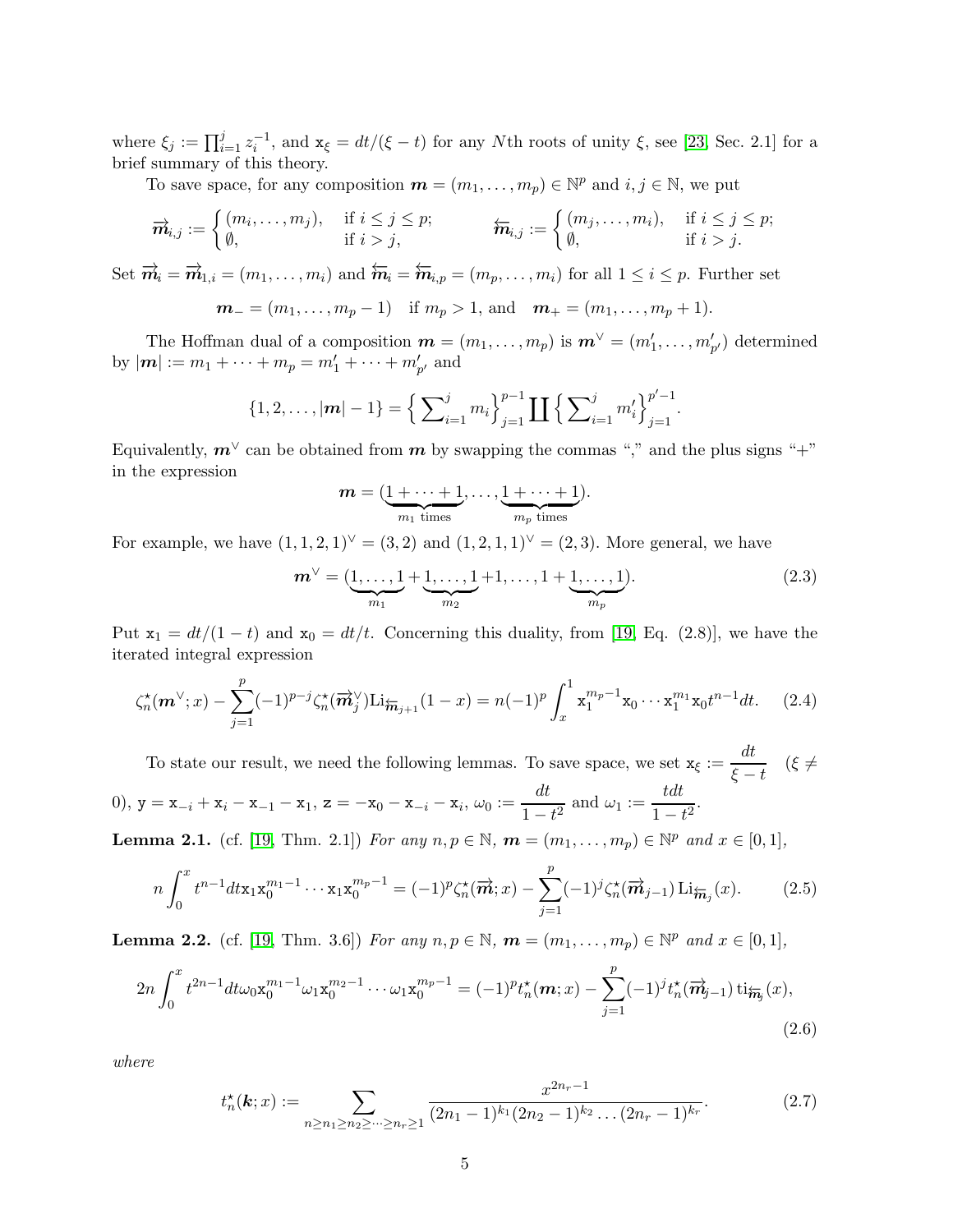<span id="page-5-1"></span>**Theorem 2.3.** For any  $k, p \in \mathbb{N}$ ,  $m = (m_1, \ldots, m_p) \in \mathbb{N}^p$  with  $m_p \geq 2$ , we have

$$
\sum_{j=1}^p (-1)^j \zeta(\overleftarrow{\boldsymbol{m}}_j) \sum_{n=1}^\infty \frac{\zeta_n^\star(\overrightarrow{\boldsymbol{m}}_{j-1})}{n^k 4^n} \binom{2n}{n} - (-1)^p \sum_{n=1}^\infty \frac{\zeta_n^\star(\boldsymbol{m})}{n^k 4^n} \binom{2n}{n}
$$
  
=  $2^{p+1}$  
$$
\sum_{\substack{\sigma_j \in \{\pm 1\},\\j=1,2,\ldots | \overleftarrow{\boldsymbol{m}}|_p + k - 1}} \text{Li}_{(k+1,\boldsymbol{m}_-)^{\vee}}(-1,\sigma_1,\sigma_1\sigma_2,\ldots,\sigma_{|\widetilde{\boldsymbol{m}}|_p + k - 2}\sigma_{|\widetilde{\boldsymbol{m}}|_p + k - 1}) \in \text{CMZV}_{|\boldsymbol{m}| + k}^2
$$

where  $|\widetilde{\mathbf{m}}|_j := m_1 + m_2 + \cdots + m_j - j$ .

Proof. Multiplying [\(2.5\)](#page-4-0) by  $\binom{2n}{2}$  $\binom{2n}{n}$  $\frac{\binom{n}{n}}{n^k 4^n}$ , summing up, and using the well-known formula (see [\[5,](#page-11-12)14])

$$
\sum_{n=1}^{\infty} \frac{\binom{2n}{n}}{n4^n} x^n = 2 \log \left( \frac{2}{1 + \sqrt{1 - x}} \right) = \int_0^x \frac{dt}{1 - t + \sqrt{1 - t}} \quad \forall x \in [-1, 1), \tag{2.8}
$$

we have

$$
(-1)^{p} \sum_{n=1}^{\infty} \frac{\zeta_{n}^{*}(m;x)}{n^{k}4^{n}} {2n \choose n} - \sum_{j=1}^{p} (-1)^{j} \operatorname{Li}_{\overline{m}_{j}}(x) \sum_{n=1}^{\infty} \frac{\zeta_{n}^{*}(\overrightarrow{m}_{j-1})}{n^{k}4^{n}} {2n \choose n}
$$
  
\n
$$
= \int_{0}^{x} \frac{dt}{1-t+\sqrt{1-t}} \mathbf{x}_{0}^{k-1} \mathbf{x}_{1} \mathbf{x}_{0}^{m_{1}-1} \cdots \mathbf{x}_{1} \mathbf{x}_{0}^{m_{p}-1}
$$
  
\n $t \to 1-t$   
\n $t \to 1-t$   
\n $t \to t^{2}$   
\n $2^{p+1} \int_{1-x}^{1} \mathbf{x}_{1}^{m_{p}-1} \mathbf{x}_{0} \cdots \mathbf{x}_{1}^{m_{1}-1} \mathbf{x}_{0} \mathbf{x}_{1}^{k-1} \frac{dt}{t+\sqrt{t}}$   
\n $t \to t^{2}$   
\n $2^{p+1} \int_{\sqrt{1-x}}^{1} \left(\frac{2tdt}{1-t^{2}}\right)^{m_{p}-1} \frac{dt}{t} \cdots \left(\frac{2tdt}{1-t^{2}}\right)^{m_{1}-1} \frac{dt}{t} \left(\frac{2tdt}{1-t^{2}}\right)^{k-1} \frac{dt}{1+t}.$ 

Letting  $x = 1$  and noting the fact that

$$
\frac{2tdt}{1-t^2} = \sum_{\sigma \in \{\pm 1\}} \frac{\sigma dt}{1 - \sigma t},
$$

one can obtain the desired evaluation by applying [\(2.1\)](#page-3-2).

**Theorem 2.4.** For any  $k, p \in \mathbb{N}$ ,  $m = (m_1, \ldots, m_p) \in \mathbb{N}^p$  with  $m_p \geq 2$ , we have

$$
\sum_{j=1}^{p+1}(-1)^{j-1}t(\overleftarrow{\boldsymbol{m}}_{j})\sum_{n=1}^{\infty}\frac{t_{n}^{*}(\overrightarrow{\boldsymbol{m}}_{j-1})}{n^{k}4^{n}}\binom{2n}{n}\in\text{CMZV}_{|\boldsymbol{m}|+k}^{4}.
$$
\n(2.9)

Proof. Multiplying [\(2.6\)](#page-4-1) by  $\binom{2n}{2}$  $\binom{2n}{n}$  $\frac{\sqrt{n}}{n^k 4^n}$ , summing up, and noting the fact that

$$
\sum_{n=1}^{\infty} \frac{\binom{2n}{n}}{n^k 4^n} x^{2n} = 2^k \int_0^x \frac{t dt}{1 - t^2 + \sqrt{1 - t^2}} \left(\frac{dt}{t}\right)^{k-1},\tag{2.10}
$$

we have

$$
(-1)^p\sum_{n=1}^{\infty}\frac{t_n^\star(\boldsymbol{m};x)}{n^k4^n}\binom{2n}{n}-\sum_{j=1}^p(-1)^j\operatorname{ti}_{\overleftarrow{\boldsymbol{m}}_j}(x)\sum_{n=1}^{\infty}\frac{t_n^\star(\overrightarrow{\boldsymbol{m}}_{j-1})}{n^k4^n}\binom{2n}{n}
$$

<span id="page-5-2"></span><span id="page-5-0"></span>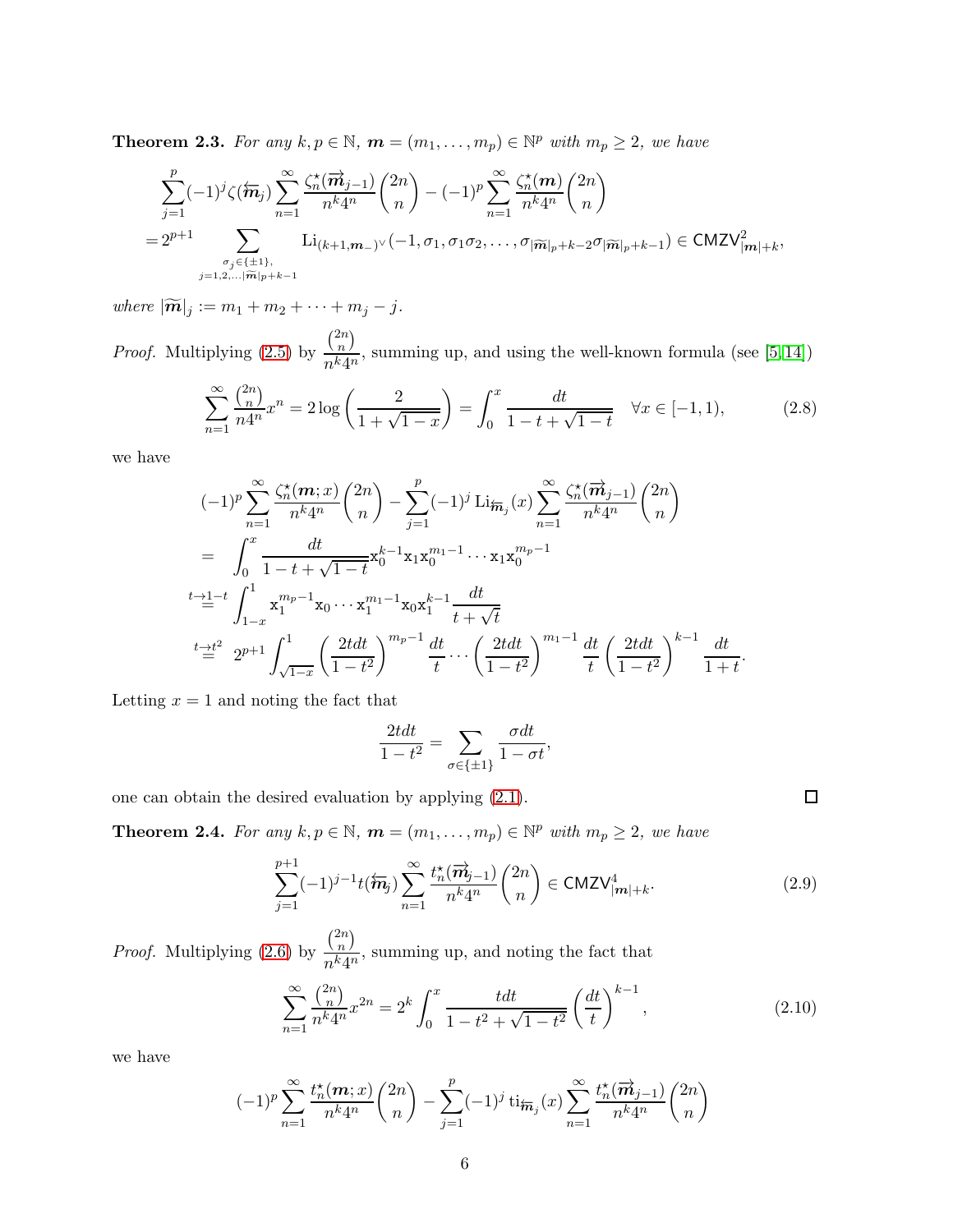$$
= 2k \int_0^x \frac{t dt}{1 - t^2 + \sqrt{1 - t^2}} \mathbf{x}_0^{k-1} \omega_0 \mathbf{x}_0^{m_1-1} \omega_1 \mathbf{x}_0^{m_2-1} \cdots \omega_1 \mathbf{x}_0^{m_p-1}.
$$
 (2.11)

<span id="page-6-3"></span><span id="page-6-2"></span><span id="page-6-1"></span><span id="page-6-0"></span> $\Box$ 

Applying  $t \to \frac{1-t^2}{1+t^2}$  $\frac{1}{1+t^2}$ , we get

$$
\mathbf{x}_0 = \frac{dt}{t} \to -\left(\frac{2tdt}{1+t^2} + \frac{2tdt}{1-t^2}\right) = \mathbf{y}, \qquad \omega_0 = \frac{dt}{1-t^2} \to -\frac{dt}{t} = -\mathbf{x}_0, \tag{2.12}
$$

$$
\frac{tdt}{1-t^2+\sqrt{1-t^2}} \to -(\mathbf{x}_i+\mathbf{x}_{-i}-2\mathbf{x}_{-1}), \qquad \omega_1 = \frac{tdt}{1-t^2} \to -\left(\frac{dt}{t}-\frac{2tdt}{1+t^2}\right) = \mathbf{z}.\tag{2.13}
$$

Hence, applying  $(2.12)$  and  $(2.13)$  to  $(2.11)$  with  $x = 1$  yields

$$
\sum_{j=1}^{p}(-1)^{j-1}t(\overleftarrow{\mathbf{m}}_{j})\sum_{n=1}^{\infty}\frac{t_{n}^{*}(\overrightarrow{\mathbf{m}}_{j-1})}{n^{k}4^{n}}\binom{2n}{n}
$$
\n
$$
= 2^{k}(-1)^{|m|+k}\int_{0}^{1}y^{m_{p}-1}\mathbf{z}\cdots y^{m_{2}-1}\mathbf{z}y^{m_{1}-1}\mathbf{x}_{0}y^{k-1}(\mathbf{x}_{i}+\mathbf{x}_{-i}-2\mathbf{x}_{-1}).
$$

Finally, the iterated integral expression [\(2.2\)](#page-3-3) of CMZVs implies [\(2.9\)](#page-5-0) immediately. **Theorem 2.5.** For any  $k, p \in \mathbb{N}_0$ ,  $m = (m_1, \ldots, m_p) \in \mathbb{N}^p$  and  $x \in [0, 1]$ , we have

$$
\sum_{n=1}^{\infty} \frac{\zeta_n^{\star}(m^{\vee};x)}{n^{k+2}4^n} \binom{2n}{n} = \sum_{j=1}^p (-1)^{p-j} \operatorname{Li}_{\overline{\mathbf{m}}_{j+1}}(1-x) \sum_{n=1}^{\infty} \frac{\zeta_n^{\star}(\overrightarrow{m}_j^{\vee})}{n^{k+2}4^n} \binom{2n}{n} + (-1)^{p+k} 2 \log(2) \operatorname{Li}_{(\overline{\mathbf{m}})_{+,1_k}}(1-x) + \sum_{j=1}^k (-1)^{p+k-j} \operatorname{Li}_{\overline{\mathbf{m}}_{+,1_{k-j}}}(1-x) \sum_{n=1}^{\infty} \frac{\binom{2n}{n}}{n^{j+1}4^n} + (-1)^{p+k} 2^{|m|+2-p} \sum_{\substack{\sigma_j \in \{\pm 1\},\\j=1,2,\ldots,p+k}} \operatorname{Li}_{(\overline{\mathbf{m}})_{+,1_{k+1}}}(\sigma_1 \sqrt{1-x}, \sigma_1 \sigma_2, \ldots, \sigma_{p+k-1} \sigma_{p+k}, -\sigma_{p+k}).
$$
\n(2.14)

Proof. One can derive the result by applying [\(2.4\)](#page-4-2) and using a similar argument as in the proof of Theorem [2.3.](#page-5-1) We leave the detail to the interested reader.  $\Box$ 

Letting  $k = 0$  in [\(2.14\)](#page-6-3) yields the following corollary.

<span id="page-6-4"></span>**Corollary 2.6.** For any  $p \in \mathbb{N}_0$ ,  $m = (m_1, \ldots, m_p) \in \mathbb{N}^p$  and  $x \in [0,1]$ , we have

$$
\sum_{n=1}^{\infty} \frac{\zeta_n^{\star}(\boldsymbol{m}^{\vee};x)}{n^2 4^n} {2n \choose n} = (-1)^p 2 \log(2) \operatorname{Li}_{m_p,\dots,m_2,m_1+1}(1-x) \n+ \sum_{j=1}^p (-1)^{p-j} \operatorname{Li}_{\overline{m}_{j+1}}(1-x) \sum_{n=1}^{\infty} \frac{\zeta_n^{\star}(\overrightarrow{m}_j^{\vee})}{n^2 4^n} {2n \choose n} \n+ (-1)^p 2^{|m|+2-p} \sum_{\substack{\sigma_j \in \{\pm 1\} \\ j=1,2,\dots,p}} \operatorname{Li}_{(\overline{m})_+,1}(\sigma_1 \sqrt{1-x}, \sigma_1 \sigma_2, \dots, \sigma_{p-1} \sigma_p, -\sigma_p).
$$
\n(2.15)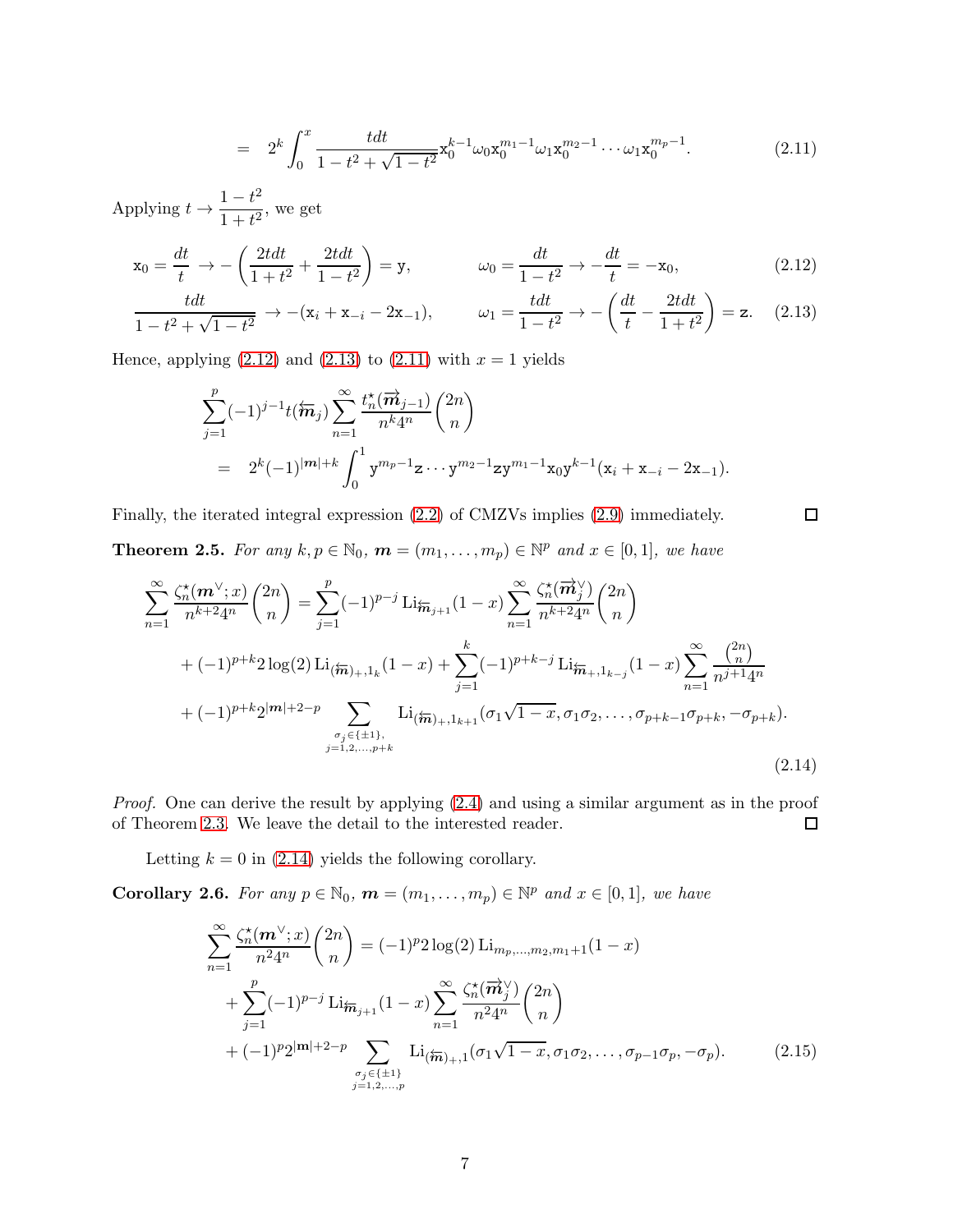**Example 2.7.** Setting  $p = 1$  and  $m_1 = m$  gives

$$
\sum_{n=1}^{\infty} \frac{\zeta_n^{\star}(m^{\vee};x)}{n^2 4^n} {2n \choose n} = \sum_{n=1}^{\infty} \frac{\zeta_n^{\star}(m^{\vee})}{n^2 4^n} {2n \choose n} - 2 \log(2) \operatorname{Li}_{m+1}(1-x) - 2^{m+1} \operatorname{Li}_{m+1,1}(\sqrt{1-x}, -1) - 2^{m+1} \operatorname{Li}_{m+1,1}(-\sqrt{1-x}, 1).
$$

In particular, taking  $x = 0$  we get

<span id="page-7-0"></span>
$$
\sum_{n=1}^{\infty} \frac{\zeta_n^*(m^{\vee})}{n^2 4^n} \binom{2n}{n} = 2 \log(2) \zeta(m+1) + 2^{m+1} \zeta(m+1, \bar{1}) + 2^{m+1} \zeta(\overline{m+1}, 1).
$$

**Remark 2.8.** Having dealt with the case  $k \geq 0$  in [\(2.14\)](#page-6-3) we now provide a formula for  $k = -1$ . Replacing n by k in [\(2.4\)](#page-4-2), summing both sides of it over  $k = 1, ..., n$ , then changing  $m_1 \to m_1-1$ , we obtain

$$
\zeta_n^{\star}(\mathbf{m}^{\vee};x) - \sum_{j=1}^p (-1)^{p-j} \zeta_n^{\star}(\overrightarrow{\mathbf{m}}_j^{\vee}) \operatorname{Li}_{\overleftarrow{\mathbf{m}}_{j+1}}(1-x)
$$
  
=  $(-1)^p \int_0^{1-x} \frac{1 - (1-t)^n}{t} dt \mathbf{x}_0^{m_1-1} \mathbf{x}_1 \mathbf{x}_0^{m_2-1} \cdots \mathbf{x}_1 \mathbf{x}_0^{m_p-1},$  (2.16)

where  $m_j \geq 1$  with  $m_1 \geq 2$ . Here we used the fact that  $(1, \mathbf{m}^{\vee}) = (m_1 + 1, m_2, \ldots, m_p)^{\vee}$ . However, [\(2.16\)](#page-7-0) still holds for  $m_1 = 1$ , the proof of which is left to the interested reader.

<span id="page-7-1"></span>**Corollary 2.9.** For any  $p \in \mathbb{N}_0$ ,  $m = (m_1, \ldots, m_p) \in \mathbb{N}^p$  and  $x \in [0,1]$ , we have

$$
\sum_{n=1}^{\infty} \frac{\zeta_n^{\star}(m^{\vee};x)}{n4^n} \binom{2n}{n} = \sum_{j=1}^p (-1)^{p-j} \operatorname{Li}_{\overline{m}_{j+1}}(1-x) \sum_{n=1}^{\infty} \frac{\zeta_n^{\star}(\overrightarrow{m}_j^{\vee})}{n4^n} \binom{2n}{n} - (-1)^p 2^{|m|+2-p} \sum_{\substack{\sigma_j \in \{\pm 1\} \\ j=1,2,\dots,p-1}} \operatorname{Li}_{\overline{m}_+}(\sigma_1 \sqrt{1-x}, \sigma_1 \sigma_2, \dots, \sigma_{p-2} \sigma_{p-1}, -\sigma_{p-1}). \tag{2.17}
$$

*Proof.* Put  $\mathbf{x}_{-1} = dt/(-1 - t)$ . Multiplying [\(2.16\)](#page-7-0) by  $\binom{2n}{2}$  $\binom{2n}{n}$  $\frac{\sqrt{n}}{4^n n}$ , we have

$$
\sum_{n=1}^{\infty} \frac{\zeta_n^{\star}(m^{\vee};x)}{n4^n} \binom{2n}{n} - \sum_{j=1}^p (-1)^{p-j} \operatorname{Li}_{\widetilde{\mathbf{m}}_{j+1}}(1-x) \sum_{n=1}^{\infty} \frac{\zeta_n^{\star}(\overrightarrow{m}_j^{\vee})}{n4^n} \binom{2n}{n}
$$
\n
$$
= (-1)^{p} 2 \int_0^{1-x} \frac{\log(1+\sqrt{t})}{t} dt \, x_0^{m_1-1} x_1 x_0^{m_2-1} \cdots x_1 x_0^{m_p-1}
$$
\n
$$
\stackrel{t \to t^2}{=} (-1)^{p} 2^{|m|+1} \int_0^{\sqrt{1-x}} \frac{\log(1+t)}{t} dt \, x_0^{m_1-1} \frac{t dt}{1-t^2} x_0^{m_2-1} \cdots \frac{t dt}{1-t^2} x_0^{m_p-1}
$$
\n
$$
= (-1)^{p} 2^{|m|+2-p} \int_0^{\sqrt{1-x}} \frac{\log(1+t)}{t} dt \, x_0^{m_1-1} (x_1 + x_{-1}) x_0^{m_2-1} \cdots (x_1 + x_{-1}) x_0^{m_p-1}
$$
\n
$$
= (-1)^{p} 2^{|m|+2-p} \sum_{\substack{\sigma_j \in \{\pm 1\} \\ j=1,2,\ldots,p-1}} \int_0^{\sqrt{1-x}} \frac{\log(1+t)}{t} dt \, x_0^{m_1-1} \frac{\sigma_{p-1} dt}{1-\sigma_{p-1} t} x_0^{m_2-1} \cdots \frac{\sigma_1 dt}{1-\sigma_1 t} x_0^{m_p-1}
$$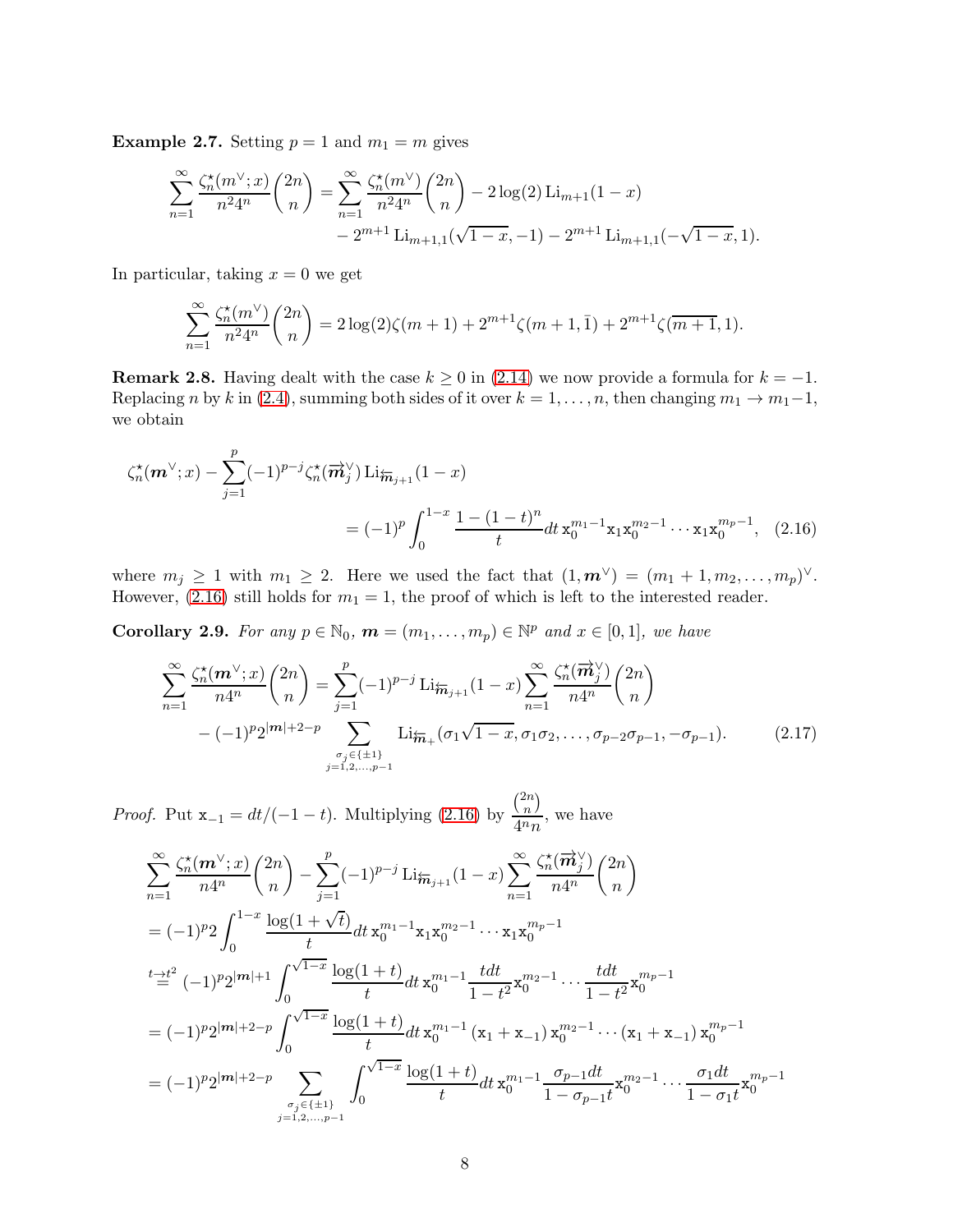$$
=(-1)^{p-1}2^{|{\boldsymbol{m}}|+2-p}\sum_{\stackrel{\sigma_j\in\{\pm1\}}{j=1,2,\ldots,p-1}}\int_0^{\sqrt{1-x}}{\bf x}_{-1}{\bf x}_0^{m_1}\frac{\sigma_{p-1}dt}{1-\sigma_{p-1}t}{\bf x}_0^{m_2-1}\cdots\frac{\sigma_1dt}{1-\sigma_1t}{\bf x}_0^{m_p-1}.
$$

by an elementary calculation, we obtain the desired formula.

In particular, letting  $p = 1$  and  $m_1 = m$  in Corollary [2.9](#page-7-1) yields

$$
\sum_{n=1}^{\infty} \frac{\zeta_n^{\star}(m^{\vee};x)}{n4^n} \binom{2n}{n} = \sum_{n=1}^{\infty} \frac{\zeta_n^{\star}(m^{\vee})}{n4^n} \binom{2n}{n} + 2^{m+1} \operatorname{Li}_{m+1}(-\sqrt{1-x}).
$$

Noticing that  $(m)^{\vee} = (1_m)$  by  $(2.3)$  and setting  $x = 0$  in the above equation we see that

$$
\sum_{n=1}^{\infty} \frac{\zeta_n^{\star}(1_m)}{n4^n} \binom{2n}{n} = -2^{m+1} \zeta(\overline{m+1}).
$$

Therefore we get

$$
\sum_{n=1}^{\infty} \frac{\zeta_n^{\star}(1_m; x)}{n4^n} \binom{2n}{n} = -2^{m+1} \zeta(m+1) + 2^{m+1} \operatorname{Li}_{m+1}(-\sqrt{1-x}).
$$

#### 3 Multiple integrals associated with 5-posets

Yamamoto first used a graphical representation to study the MZVs and MZSVs in [\[20\]](#page-12-5). In this section, we introduce the multiple integrals associated with 5-labeled posets, and express some parametric Euler-Apéry type MZSVs in terms of multiple integrals associated with 5-labeled posets.

**Definition 3.1.** A 5-poset is a pair  $(X, \delta_X)$ , where  $X = (X, \leq)$  is a finite partially ordered set and the *label map*  $\delta_X : X \to \{-2, -1, 0, 1, 2\}$ . We often omit  $\delta_X$  and simply say "a 5-poset X".

Similar to 2-poset, a 5-poset  $(X, \delta_X)$  is called *admissible* if  $\delta_X(x) \neq 0$  for all maximal elements and  $\delta_X(x) \neq 1, \pm 2$  for all minimal elements  $x \in X$ .

**Definition 3.2.** For an admissible 5-poset  $X$ , we define the associated integral

$$
I_z(X) = \int_{\Delta_X} \prod_{x \in X} \mathbf{x}_{\delta_X(x)}(t_x), \tag{3.1}
$$

where

$$
\Delta_X = \{(t_x)_x \in [0, z]^X \mid t_x < t_y \text{ if } x > y\} \quad (z \in [0, 1])
$$

and

$$
\mathbf{x}_{-2}(t) = \frac{2tdt}{1-t^2}, \quad \mathbf{x}_{-1}(t) = \frac{-dt}{1+t}, \quad \mathbf{x}_0(t) = \frac{dt}{t}, \quad \mathbf{x}_1(t) = \frac{dt}{1-t}, \quad \mathbf{x}_2(t) = \frac{2dt}{1-t^2}.
$$

Clearly,  $x_{-2} = x_1 + x_{-1}$  and  $x_2 = x_1 - x_{-1}$ . Denote by  $\emptyset$  the empty 5-poset and put  $I_z(\emptyset) := 1$ .

**Proposition 3.1.** For non-comparable elements a and b of a 3-poset X,  $X_a^b$  denotes the 5-poset that is obtained from X by adjoining the relation  $a < b$ . If X is an admissible 5-poset, then the 5-poset  $X_a^b$  and  $X_b^a$  are admissible and

$$
I_z(X) = I_z(X_a^b) + I_z(X_b^a). \tag{3.2}
$$

 $\Box$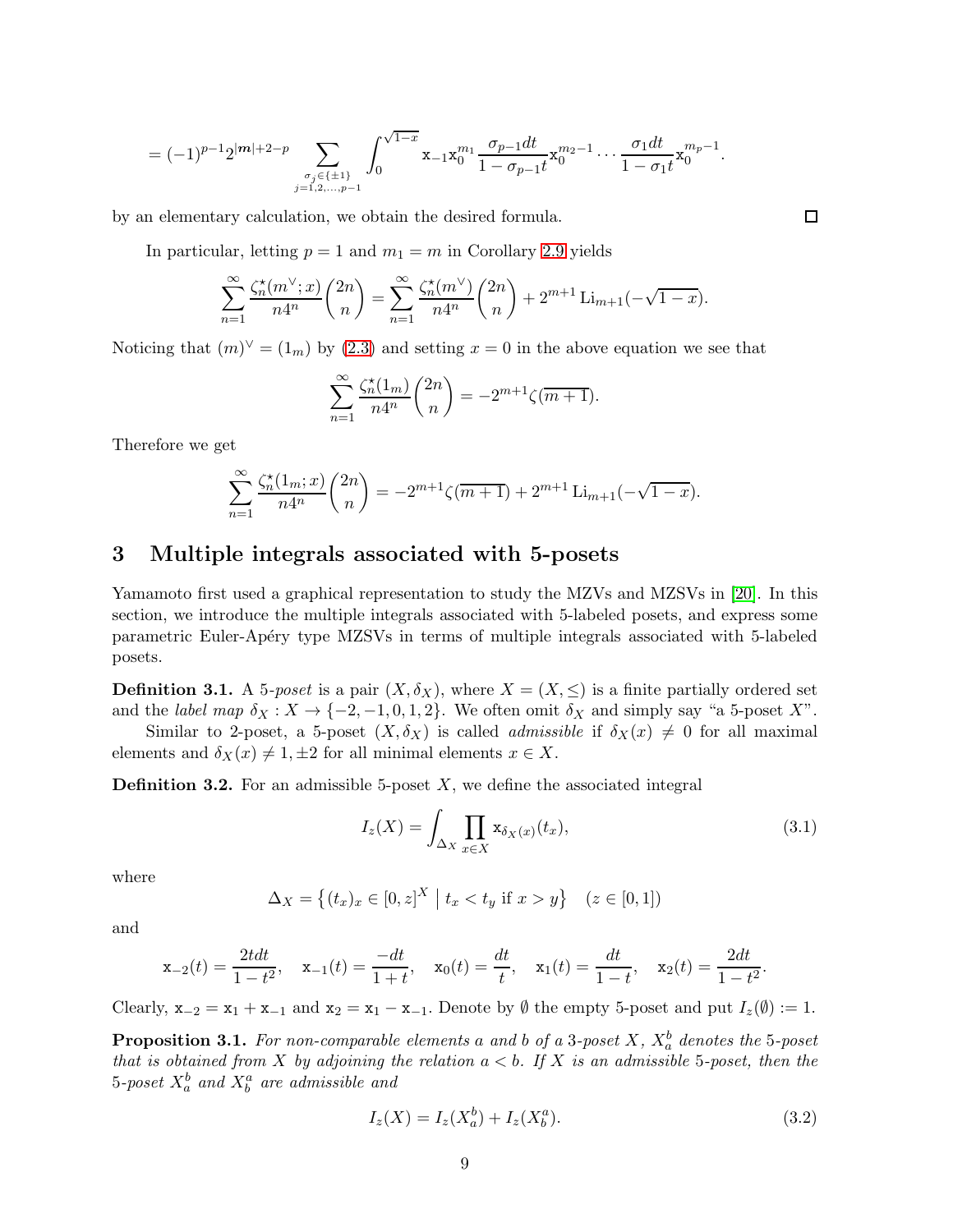Note that the admissibility of a 5-poset corresponds to the convergence of the associated integral. We use the Hasse diagrams to indicate 5-posets, with vertices  $\circ$  and " $\bullet \sigma$ " corresponding to  $\delta(x) = 0$  and  $\delta(x) = \sigma$  ( $\sigma \in {\pm 1}$ ), respectively. For convenience, we replace "• 1" by • and replace "•  $-1$ " (resp. "•  $-2$ ") by "•  $\bar{1}$ " (resp. •  $\bar{2}$ "). For example, the diagram



represents the 5-poset  $X = \{x_1, x_2, x_3, x_4, x_5, x_6, x_7, x_8\}$  with order  $x_1 < x_2 > x_3 < x_4 <$  $x_5 > x_6 < x_7 < x_8$  and label  $(\delta_X(x_1), \ldots, \delta_X(x_8)) = (1, 0, -1, 0, 0, -2, 0, 0)$ . For composition  $\mathbf{k} = (k_1, \dots, k_r)$  and  $\boldsymbol{\sigma} \in \{\pm 1, \pm 2\}^r$  (admissible or not), we write

$$
\bigg)^0 \left( \boldsymbol{k}, \boldsymbol{\sigma} \right)
$$

<span id="page-9-1"></span>⑧• ⑧⑧⑧

 $_{k_1}$ 

 $\sigma_1$ ⑧◦ ⑧⑧⑧

<span id="page-9-0"></span>◦

for the 'totally ordered' diagram:



where  $(\sigma_1, \ldots, \sigma_r) \in {\{\pm 1\}}^r$ .

It is clear that all multiple associated integral  $I_z(\cdot)$  can be expressed in terms of multiple polylogarithm function.

**Theorem 3.2.** For nonnegative k and positive integers  $m_1, m_2, \ldots, m_p$  and real  $x \in [0,1]$ ,

$$
\sum_{n=1}^{\infty} \frac{\zeta_n^{\star}(m^{\vee};x)}{n^{k+2}4^n} {2n \choose n} - \sum_{j=1}^p (-1)^{p-j} \text{Li}_{\overline{n}_{j+1}}(1-x) \sum_{n=1}^{\infty} \frac{\zeta_n^{\star}(\overrightarrow{m}_j^{\vee})}{n^{k+2}4^n} {2n \choose n} + (-1)^p \sum_{\substack{i+j=k, \\ i \ge 1, j \ge 0}} (-1)^i \left\{ \sum_{n=1}^{\infty} \frac{\binom{2n}{n}}{n^{j+2}4^n} \right\} \text{Li}_{\overline{n}_{+1}}(1-x) \n= c_1 \sum_{\substack{i+j=k, \\ i,j \ge 0}} (-1)^i I_{\sqrt{1-x}} \left\{ \sum_{\substack{\overline{2} \\ \overline{2} \\ i,j \ge 0}}^{\overline{2}} \right\}^{\overline{1}} i \left\{ \sum_{\substack{\overline{2} \\ \overline{2} \\ i,j \ge 0}}^{\overline{2}} \right\} + c_2 \sum_{\substack{i+j=k, \\ i,j \ge 0}} (-1)^i I_{1-x} \left( \sum_{\substack{i+j=k, \\ i,j \ge 0}}^{\overline{2} \times \overline{n}_{1}} \right), \quad (3.4)
$$

where  $c_1 := (-1)^p 2^{|m|+2-p}$ ,  $c_2 := (-1)^p 2 \log(2)$ , and  $\bigcirc_{m,\sigma}$  represents the Hasse diagram *obtained from*  $\lim_{\theta \to 0}$  by replacing its unique minimum •  $\bigcap_{i=1}^{\infty} (m, \sigma)$  by replacing its unique minimum • by  $\circ$ .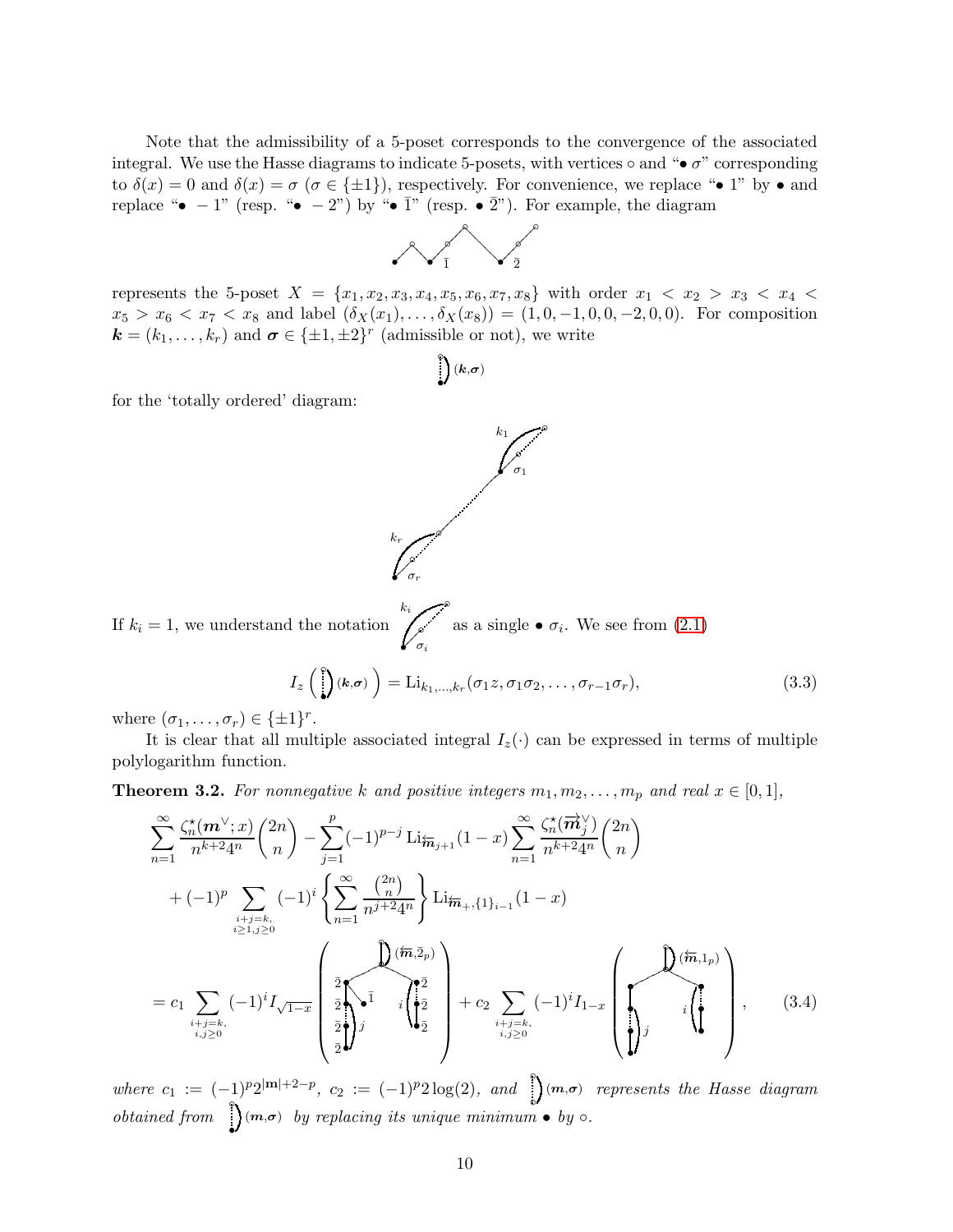Proof. From [\(2.10\)](#page-5-2), by an elementary calculation, we deduce that

<span id="page-10-0"></span>
$$
\sum_{n=1}^{\infty} \frac{\binom{2n}{n}}{n^{k+2}4^n} z^n = 2 \int_0^z \frac{\log\left(\frac{2}{1+\sqrt{1-t}}\right)}{t} dt \, \mathbf{x}_0 k
$$
\n
$$
= \frac{2}{k!} \int_0^z \frac{\log\left(\frac{2}{1+\sqrt{1-t}}\right) \log^k\left(\frac{z}{t}\right)}{t} dt
$$
\n
$$
= 2 \sum_{\substack{i+j=k,\\i,j\geq 0}} \frac{\log^i(z)}{i!j!} \int_0^z \frac{\log\left(\frac{2}{1+\sqrt{1-t}}\right) \log^j\left(\frac{1}{t}\right)}{t} dt. \tag{3.5}
$$

Further, applying  $t \to 1-t$  and using the special case  $z = 1$  in [\(3.5\)](#page-10-0) we calculate that

<span id="page-10-1"></span>
$$
\sum_{n=1}^{\infty} \frac{\binom{2n}{n}}{n^{k+2} 4^n} \left( 1 - (1-z)^n \right) = 2 \sum_{\substack{i+j=k, \\ i,j \ge 0}} (-1)^j \frac{\log^i (1-z)}{i! j!} \int_0^z \frac{\log \left( \frac{2}{1+\sqrt{t}} \right) \log^j (1-t)}{1-t} dt
$$

$$
- \sum_{\substack{i+j=k, \\ i \ge 1, j \ge 0}} \left\{ \sum_{n=1}^{\infty} \frac{\binom{2n}{n}}{n^{j+2} 4^n} \right\} \frac{\log^i (1-z)}{i!}.
$$
(3.6)

Multiplying [\(2.16\)](#page-7-0) by  $\binom{2n}{2}$  $\binom{2n}{n}$  $\frac{\binom{n}{1}}{4^n n^{k+2}}$  and applying [\(3.6\)](#page-10-1), by a direct calculation, we have

$$
\sum_{n=1}^{\infty} \frac{\zeta_n^{\star}(\boldsymbol{m}^{\vee};x)}{n^{k+2}4^n} \binom{2n}{n} - \sum_{j=1}^p (-1)^{p-j} \text{Li}_{\overline{\mathbf{m}}_{j+1}}(1-x) \sum_{n=1}^{\infty} \frac{\zeta_n^{\star}(\overrightarrow{\boldsymbol{m}}_j^{\vee})}{n^{k+2}4^n} \binom{2n}{n}
$$
\n
$$
= -(-1)^{p} 2^{|m|+2} \sum_{\substack{i+j=k,\\i,j\geq 0}} \frac{(-1)^j}{i!j!} \int_0^{\sqrt{1-x}} \frac{\log(1+t) \log^j(1-t^2)}{1-t^2} t dt
$$
\n
$$
\text{Li}_{\overline{\mathbf{m}}_{j+1}}\left(\frac{\log^j(1-t^2)}{t} \right) dt \mathbf{x}_0^{m_1-1} \frac{t dt}{1-t^2} \mathbf{x}_0^{m_2-1} \cdots \frac{t dt}{1-t^2} \mathbf{x}_0^{m_p-1}\right)
$$
\n
$$
+ (-1)^{p} 2 \log(2) \sum_{\substack{i+j=k,\\i,j\geq 0}} \frac{(-1)^j}{i!j!} \int_0^{1-x} \frac{\log^j(1-t)}{1-t} dt \text{ in } \left(\frac{\log^i(1-t)}{t} \frac{dt}{t} \mathbf{x}_0^{m_1-1} \mathbf{x}_1 \mathbf{x}_0^{m_2-1} \cdots \mathbf{x}_1 \mathbf{x}_0^{m_p-1}\right)
$$
\n
$$
-(-1)^p \sum_{\substack{i+j=k,\\i\geq 1, j\geq 0}} (-1)^i \left\{ \sum_{n=1}^{\infty} \frac{\binom{2n}{n}}{n^{j+2} 4^n} \right\} \frac{1}{i!} \int_0^{1-x} \frac{\log^i(1-t)}{t} dt \mathbf{x}_0^{m_1-1} \mathbf{x}_1 \mathbf{x}_0^{m_2-1} \cdots \mathbf{x}_1 \mathbf{x}_0^{m_p-1}.
$$

Finally, according to the definition of multiple associated integral  $I_z(\cdot)$  we obtain the desired evaluation using (3.3). evaluation using [\(3.3\)](#page-9-0).

Letting  $k = 0$  in [\(3.4\)](#page-9-1) yields the Corollary [2.6.](#page-6-4)

Acknowledgments. The first author is supported by the National Natural Science Foundation of China (Grant No. 12101008), the Natural Science Foundation of Anhui Province (Grant No. 2108085QA01) and the University Natural Science Research Project of Anhui Province (Grant No. KJ2020A0057). Jianqiang Zhao is supported by Jacobs Prize from The Bishop's School.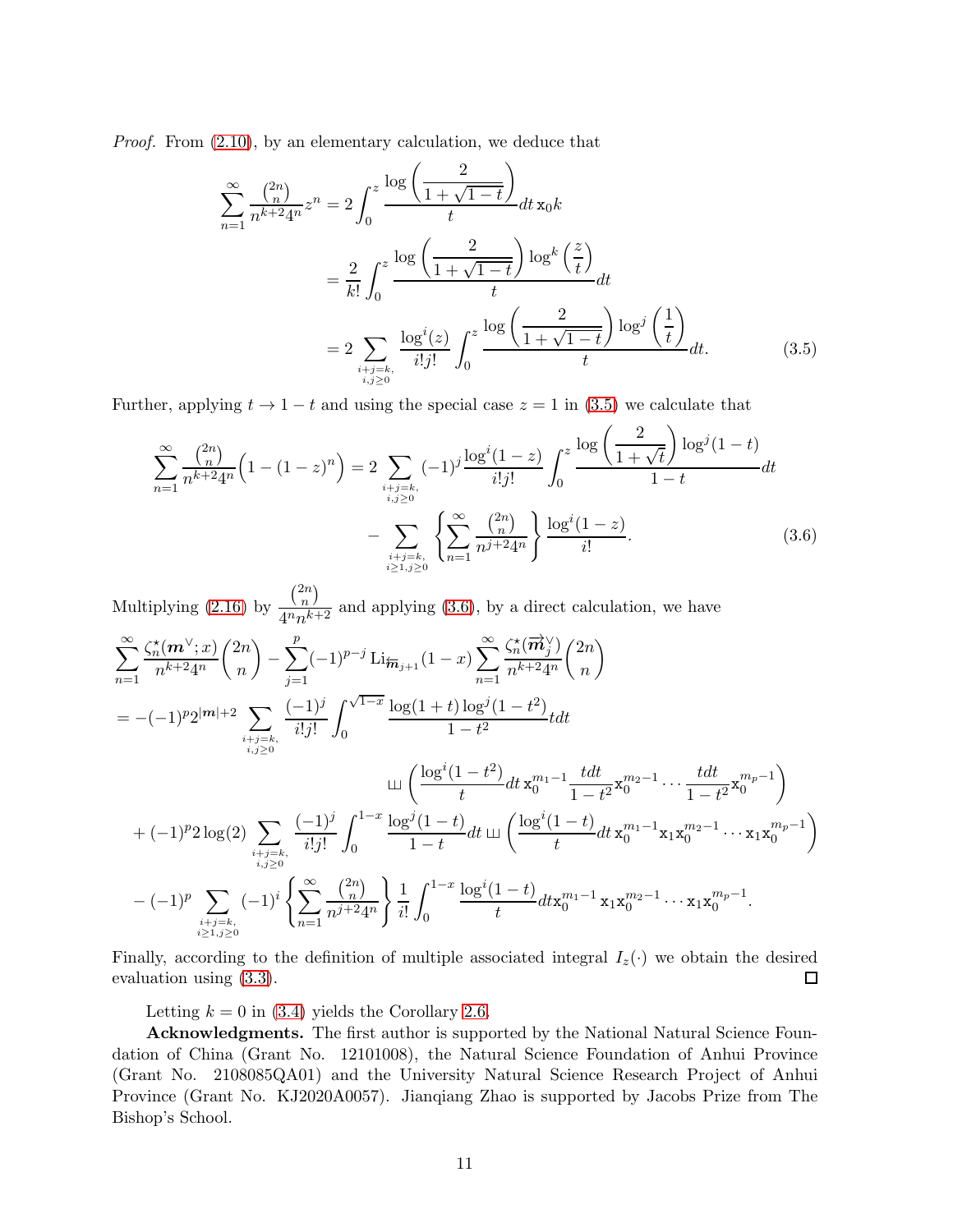### <span id="page-11-2"></span>References

- <span id="page-11-6"></span>[1] K.C. Au, Evaluation of one-dimensional polylogarithmic integral, with applications to infinite series, [arXiv:2007.03957.](http://arxiv.org/abs/2007.03957)
- [2] J.M. Campbell, Ramanujan-like series for  $1/\pi$  involving harmonic numbers, Ramanujan J. 46(2) (2018), pp. 373–387.
- [3] J.M. Campbell, J. D'Aurizio and J. Sondow, On the interplay among hypergeometric functions, complete elliptic integrals, and Fourier-Legendre expansions, J. Math. Anal. Appl. 479(1)(2019), 90-121
- [4] M. Cantarini and J. D'Aurizio, On the interplay between hypergeometric series, Fourier-Legendre expansions and Euler sum, Bollettino Unione Matematica Italiana 12(4)(2019), 623-656.
- <span id="page-11-12"></span><span id="page-11-10"></span>[5] H. Chen, Interesting series associated with central binomial coefficients, Catalan numbers and harmonic numbers, *J. Integer Seq.* **19**(1) (2016).
- <span id="page-11-11"></span>[6] K.-T. Chen, Algebras of iterated path integrals and fundamental groups, Trans. Amer. Math. Soc. **156** (1971), pp. 359–379.
- <span id="page-11-7"></span>[7] K.-T. Chen, Iterated path integrals, Bull. Amer. Math. Soc. 83 (1977), pp. 831–879.
- [8] K.-W. Chen, Generalized Arakawa-Kaneko zeta functions, Integral Transforms Spec. Funct. **30**(4) (2019), pp. 282–300.
- <span id="page-11-0"></span>[9] L. Comtet, Advanced Combinatorics, D. Reidel Publishing Co., Dordrecht, 1974.
- <span id="page-11-4"></span>[10] M.E. Hoffman, Multiple harmonic series, Pacific J. Math. 152 (1992), pp. 275–290.
- <span id="page-11-1"></span>[11] M. E. Hoffman, Quasi-shuffle products, J. Algebraic Combin. 11(2000), pp. 49–68.
- [12] M.E. Hoffman, An odd variant of multiple zeta values, Comm. Number Theory Phys. 13 (2019), pp. 529–567.
- <span id="page-11-8"></span>[13] M.Yu. Kalmykov, B.F.L. Ward, S.A. Yost, Multiple (inverse) binomial sums of arbitrary weight and depth and the all-order  $\varepsilon$ -expansion of generalized hypergeometric functions with one half-integer value of parameter, J. High Energy Phys. 2007 (10) (2007) 048, 26 pp.
- <span id="page-11-13"></span>[14] D.H. Lehmer, Interesting series involving the central binomial coefficient, Amer. Math. Monthly  $92(7)$  (1985), pp. 449–457.
- <span id="page-11-3"></span>[15] W. Wang and C. Xu, Alternating multiple zeta values, and explicit formulas of some Euler-Apéry type series, Eur. J. Combin. **93**(2021), 103283.
- <span id="page-11-9"></span>[16] C. Xu, Explicit relations between multiple zeta values and related variants, Adv. Appl. Math. **130**(2021), 102245.
- <span id="page-11-5"></span>[17] C. Xu and W. Wang, Explicit formulas of Euler sums via multiple zeta values, J. Symb. Comput. 101(2020), pp. 109–127.